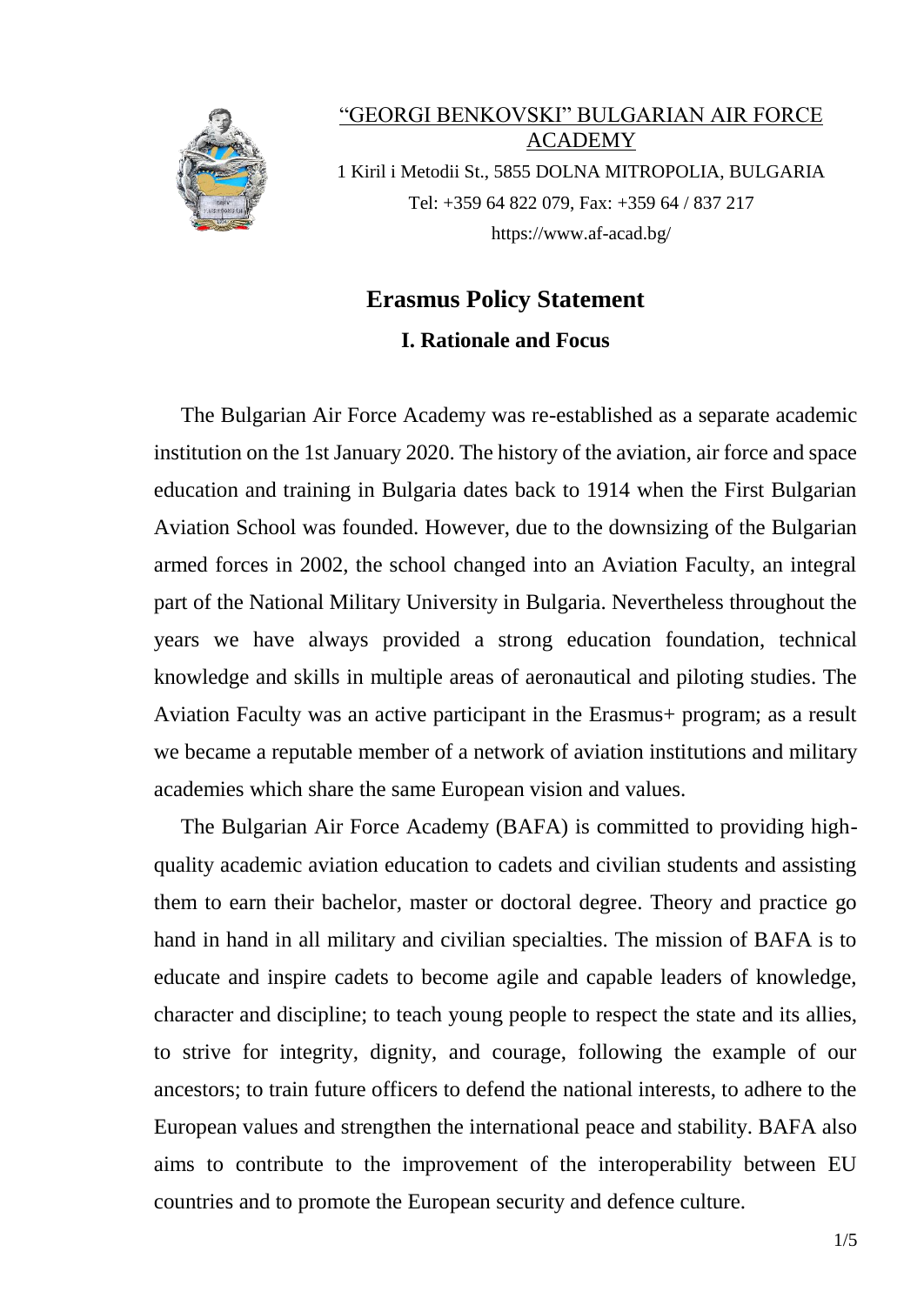Aviation itself makes the world more connected, more accessible, and more open. The Bulgarian Air Force Academy supports the strategy of the European higher education, follows the principles of the Bologna process and Lisbon treaty in education, research, knowledge and skills transfer and will continue to implement them. Our vision is to develop further responsible education, innovative interdisciplinary research and effective internationalization so that our cadets and students become members of a successful cross-border education system. We believe that the Charter is an integral part to the realisation of our academy's plans and aspirations.

 The establishment of the "European initiative for the exchange of young officers inspired by Erasmus" (EMILYO) in 2008 promoted the internationalization of the military higher education institutions. BAFA intends to continue the pathway which we started as an Aviation Faculty, a part of the National Military University, and to sign new bilateral agreements with our previous EU partners with whom we had fruitful and rewarding Erasmus+ student and teacher exchanges till the end of 2019. Cadets' mobilities today are the bridge to their future interoperability. The big achievement is the personal and professional development of each cadet who has taken the international challenge – during their mobility they acquire new knowledge about the structure, role and policy of the EU security and defence as well as in their own professional specialization; moreover, they gain practical professional and/or military skills.

 Multilateralism in the present-day defence and security is on one hand a necessity and on the other hand a challenge for the military institutions. In order to be able to address common threats and remain flexible in international missions, air force personnel need a common goal, shared vision, common security and defence culture, good teamwork and efficient transnational collaboration. We believe that the Erasmus charter is the first step to multilateralism.

 BAFA has a geographical priority in Europe and the Balkans, but we remain open to new opportunities in various corners of the world. We encourage teacher or student initiatives and projects, cooperation with relevant businesses and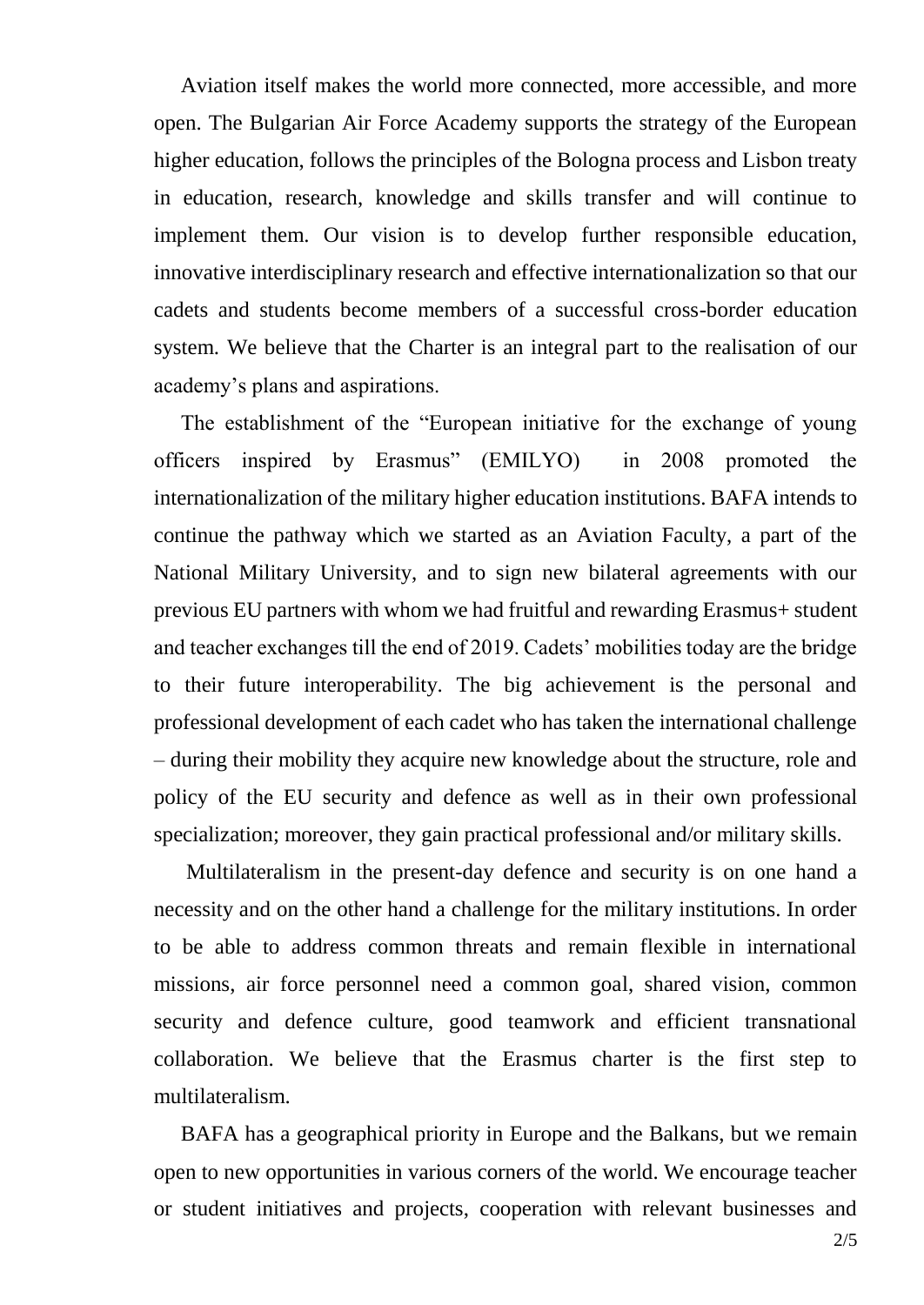communities, and promotion of good practice in all aspects of our international strategy. Our students from various religious, ethnic or disadvantaged groups are encouraged to undertake mobility abroad as we are well aware that this helps them not only acquire professional knowledge and skills but also develop their intercultural competences such as respect to other nations and open-mindedness, self-assurance, flexibility, willingness to take risks.

 In all our international activities we recognise the importance of monitoring and evaluation, of benchmarking with peers, in order to inform and influence our future practice and policy.

 In a nutshell, in the next 2021-2027 period, BAFA aims to develop a sustainable network of international partners in the fields of aviation education and research; actively promote partnerships with universities as well as public or private organizations functioning in the security and defence sector and support the exchange of good practice; provide maximum number of students and academic staff with a comprehensive international educational experiences: shortterm and long-term mobilities for studies, traineeships or teaching; welcome both civilian and military students, teachers and researchers from all over the world, thus celebrating diversity in culture and perspective; improve the quality and relevance of higher education by engaging in all Erasmus+ actions; link education, research and business by finding various opportunities for collaborative activities; facilitate the initiative of students and their active participation in international exchanges and projects; expand BAFA's research and study facilities through the use of European and local funds; respect all principles set by the Eramus+ program and the EU Commission.

 It is beyond any doubt that it takes a lot of commitment in order to build strong professional relations, to enhance cooperation among partner universities and to promote European security and defense culture. We hope that the efforts we put in today will give results in the future when our students join the aviation global market and our cadets become the military leaders of tomorrow.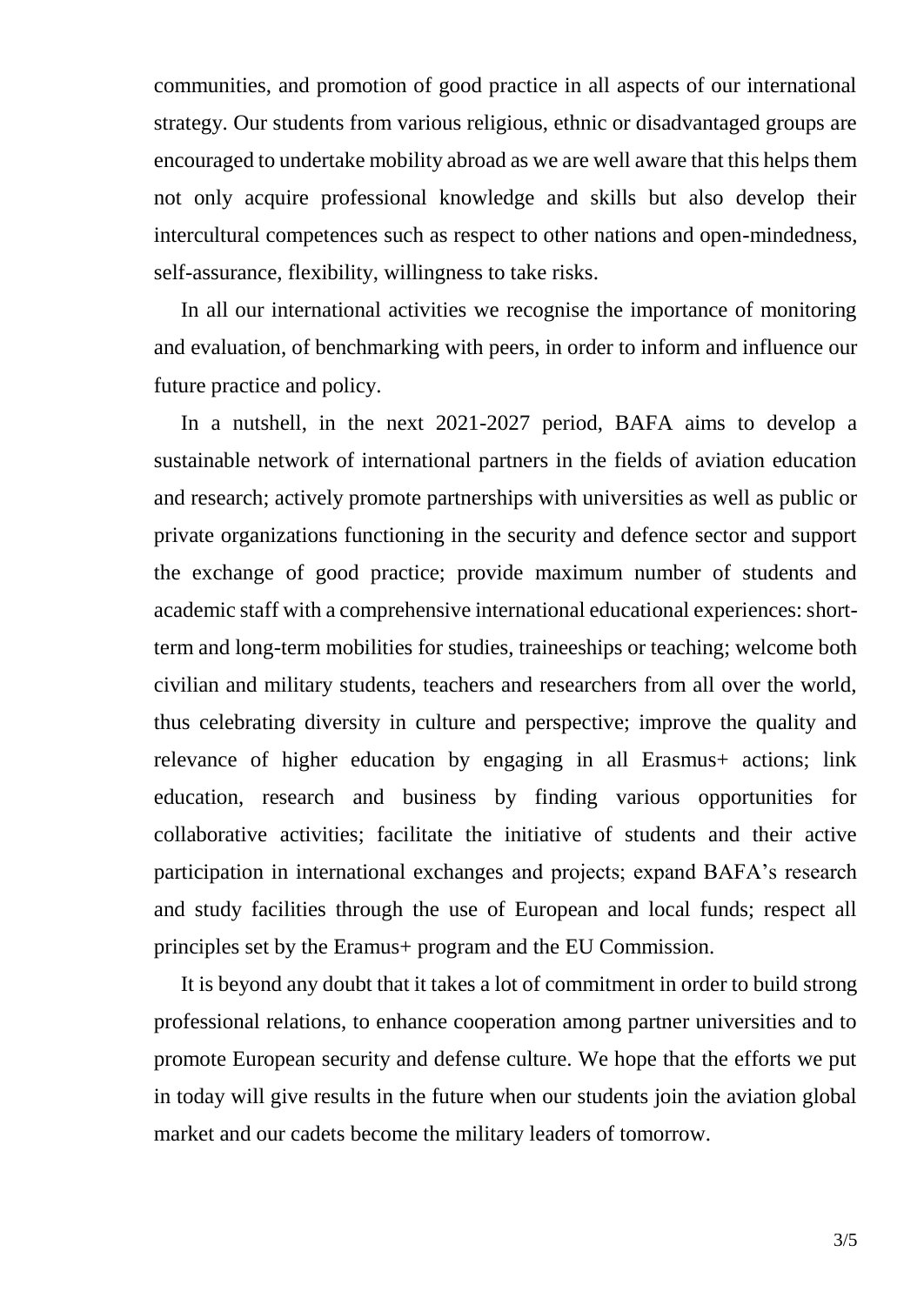## **II. Policy pathways**

 Internationalization is a part of the core thinking of modern higher military education and a vital part of the overall strategy for sustainable development of BAFA. BAFA's primary objectives in this direction are to contribute to the European academic and research work goals, particularly in the field of aviation; to promote EU security and defence culture; to strengthen the interoperability of the armed forces; to facilitate the shared EU approaches to education and training of civilian students and cadets. Outgoing mobility of staff and students, incoming staff and students mobility, collaborative projects and activities, cooperation for innovation and modernization, summer schools and thematic workshops will be an integral part of the academic framework of our institution. Following the principles of equality, inclusion and non-discrimination, we will build a robust and transparent system, promoting the activities supported by Erasmus+ and the military Erasmus (EMILYO). It will be visible on the bulletin boards near the Erasmus offices and on our website: from the selection procedures and partneruniversities to the outcomes of the mobilities and their follow-up activities. The ability of BAFA academic/non-academic staff and students to work together with their EU and non-EU counterparts has become a determining factor in preparing and conducting complex multinational military operations.

## **III. Policy impact**

 BAFA believes that our strong internationalization strategy will provide appropriate conditions for the utilization of Erasmus+. As a successor of the Aviation Faculty, we will sign bilateral agreements with our trustworthy old partners immediately after receiving the new Charter but we will also look for opportunities to enlarge our partnership network within the military and civilian world. The internationalization of education has already been integrated as a goal into the institutional policy and strategies for the modernisation of teaching and learning. From the beginning of 2021 we will systemize and offer academic